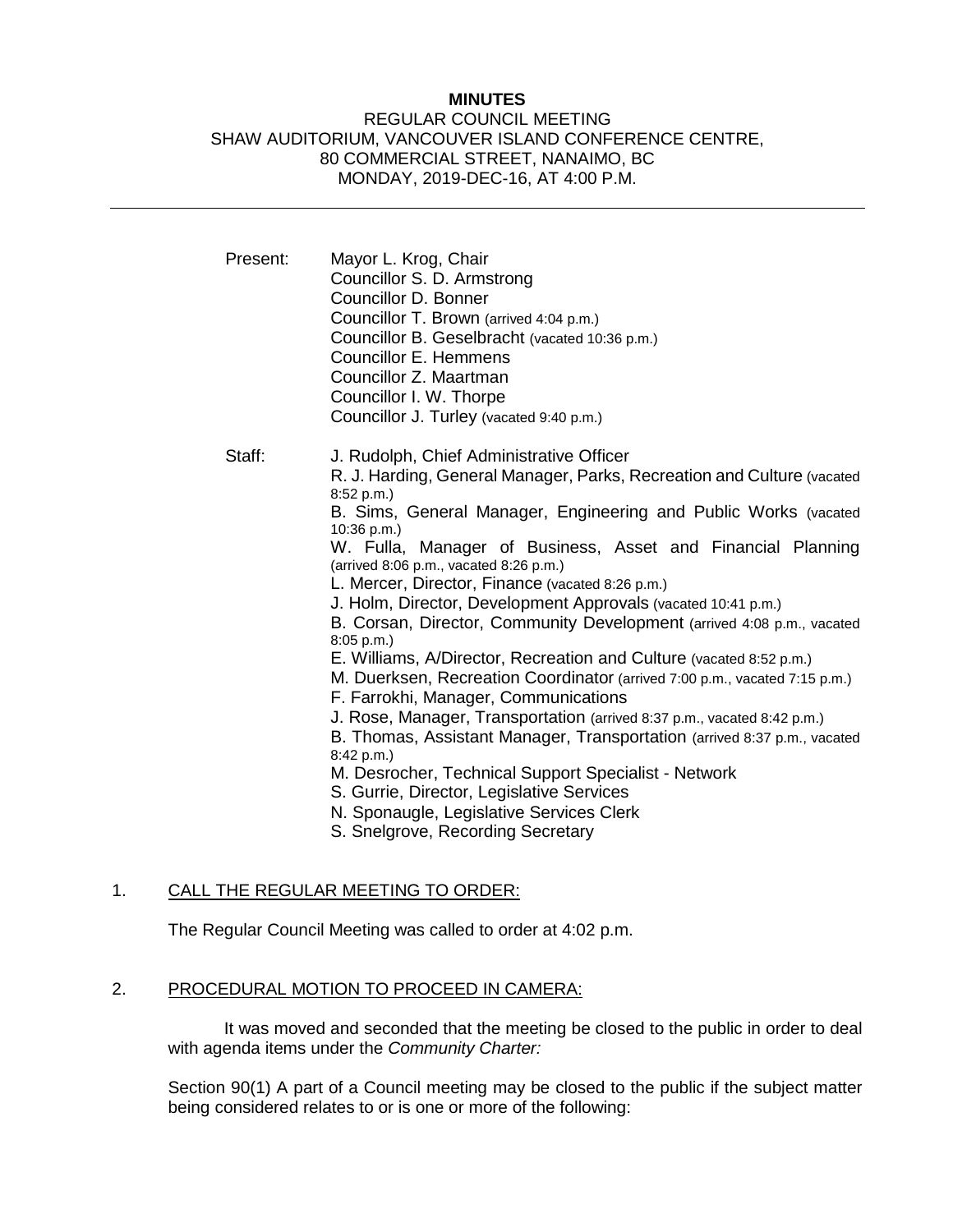- (a) personal information about an identifiable individual who holds or is being considered for a position as an officer, employee or agent of the municipality or another position appointed by the municipality;
- (b) personal information about an identifiable individual who is being considered for a municipal award or honour, or who has offered to provide a gift to the municipality on condition of anonymity;
- (c) labour relations or other employee relations;
- (e) the acquisition, disposition or expropriation of land or improvements, if the Council considers that disclosure could reasonably be expected to harm the interests of the municipality;
- (f) law enforcement, if the Council considers that disclosure could reasonably be expected to harm the conduct of an investigation under or enforcement of an enactment;
- (g) litigation or potential litigation affecting the municipality;
- (h) an administrative tribunal hearing or potential administrative tribunal hearing affecting the municipality, other than a hearing to be conducted by the Council or a delegate of Council;
- (i) the receipt of advice that is subject to solicitor-client privilege, including communications necessary for that purpose;
- (k) negotiations and related discussions respecting the proposed provision of a municipal service that are at their preliminary stages and that, in the view of the Council, could reasonably be expected to harm the interests of the municipality if they were held in public;
- (l) discussions with municipal officers and employees respecting municipal objectives, measures and progress reports for the purposes of preparing an annual report under Section 98 [annual municipal report];

Community Charter Section 90(2):

(b) the consideration of information received and held in confidence relating to negotiations between the municipality and a provincial government or the federal government or both, or between a provincial government or the federal government or both and a third party.

The motion carried unanimously.

Council moved "In Camera" at 4:02 p.m. Council moved out of "In Camera" at 6:02 p.m.

Council recessed the Open Meeting at 6:02 p.m. Council reconvened the Open Meeting at 7:00 p.m.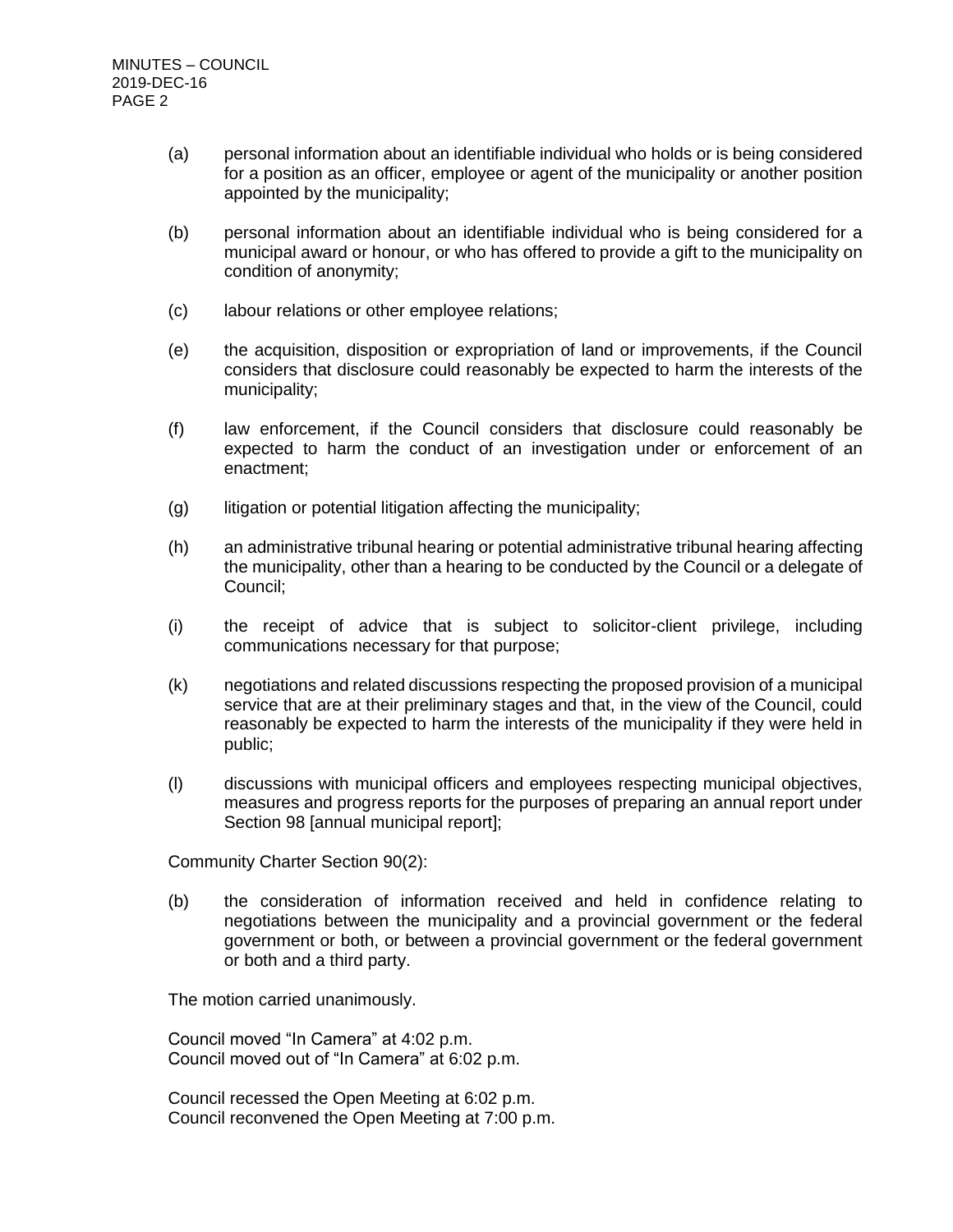#### 3. INTRODUCTION OF LATE ITEMS:

- (a) Agenda Item 7(b) Presentations Anthony Everett, President and CEO, Tourism Vancouver Island, and Karen Bannister, Director of Destination Marketing and Executive Director, Tourism Vancouver Island re: Tourism Nanaimo attach presentation from Tourism Nanaimo to agenda.
- (b) Agenda Item 7(c) Presentations Replace Robert Schmidt, Chief Development Officer, and McKay Quinn, Development Manager, PEG Developments with Cameron Gunter, Chief Executive Officer, PEG Developments.
- (c) Agenda Item 10 (c) Replace Council Remuneration report with version attached to addendum to show updated numbering for the report options.

### 4. APPROVAL OF THE AGENDA:

It was moved and seconded that the Agenda, as amended, be adopted. The motion carried unanimously.

#### 5. ADOPTION OF THE MINUTES:

It was moved and seconded that the Minutes of the Regular Meeting of the Council of the City of Nanaimo held in the Shaw Auditorium, 80 Commercial Street, Nanaimo, BC, on Monday, 2019-DEC-02 at 4:00 p.m. be adopted as circulated. The motion carried unanimously.

#### 6. MAYOR'S REPORT:

Mayor Krog spoke regarding:

- Mid Island Child Care Planning Collaborative is looking for feedback from those who have a child receiving child care or are expecting a child and anticipate needing child care in the future. The City has partnered with neighbouring local governments, First Nation Governments and others to create a strategic, coordinated approach to increasing access to affordable and appropriate child care through the creation of new child care spaces in our community. Links to the surveys can be found at www.nanaimo.ca/goto/childcaresurvey.
- At the In Camera Council Meeting held 2019-DEC-02 Council appointed Mr. Tony James, Architect, to the Design Advisory Panel for a two year term, effective immediately and ending 2021-DEC-02.
- Mayor Krog wished everyone a very merry Christmas and offered congratulations to those receiving Civic Sport and Culture Merit Awards.

Mayor Krog vacated the Shaw Auditorium at 7:04 p.m. Acting Mayor Bonner assumed the Chair.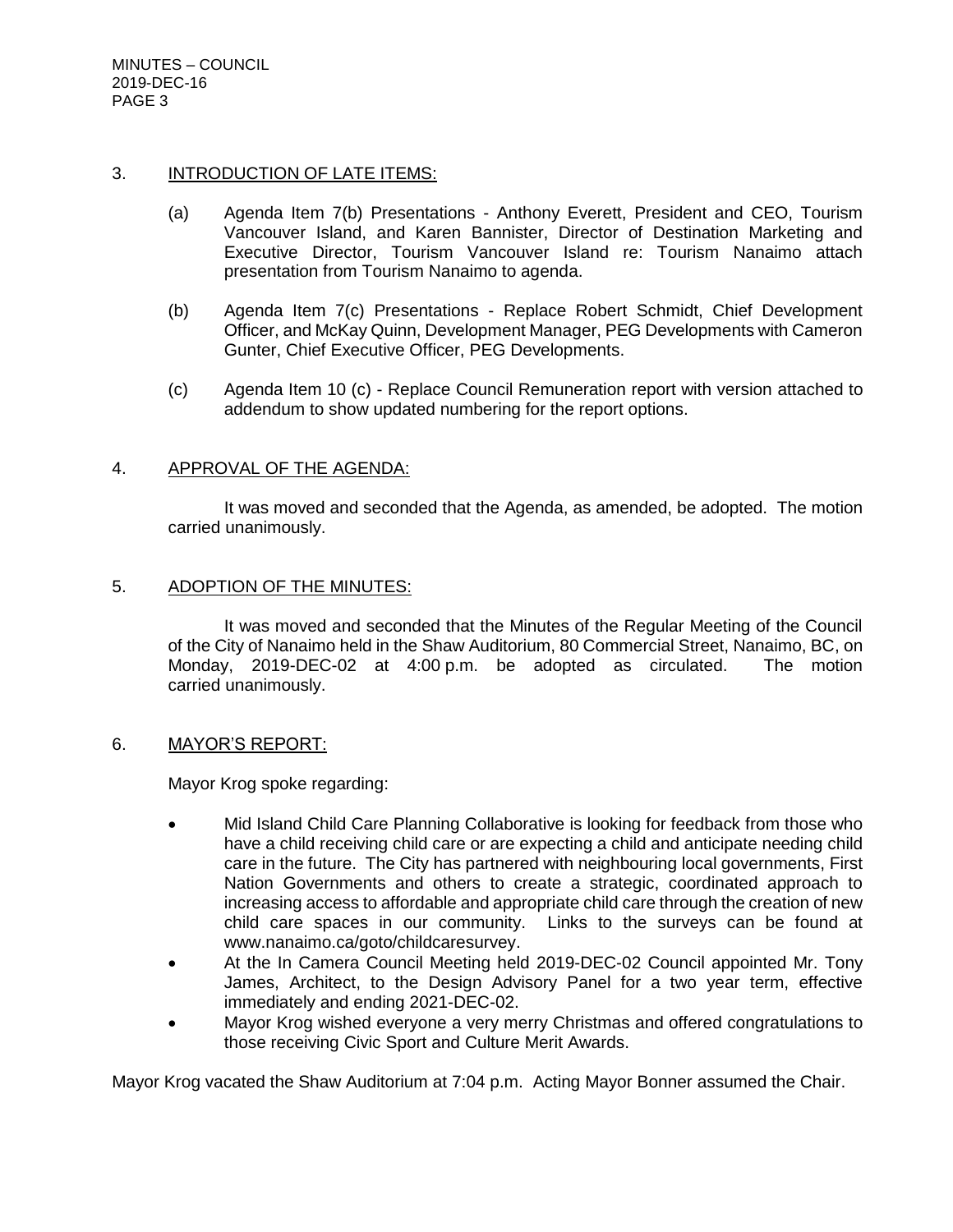## 7. PRESENTATIONS:

# (a) Civic Sport and Culture Merit Awards

Introduced by Councillor Thorpe.

Councillors Hemmens and Maartman presented awards to the following individuals:

| Name                            | Event                                                                                                                                                                                                                                           | Championship                           |
|---------------------------------|-------------------------------------------------------------------------------------------------------------------------------------------------------------------------------------------------------------------------------------------------|----------------------------------------|
| Peter Korvin<br>Anna Edgar      | 4.0 Mixed Doubles Pickleball<br>4.0 Mixed Doubles Pickleball                                                                                                                                                                                    | 2018 55+ BC Games<br>2018 55+ BC Games |
| <b>Tom Lewis</b>                | Men's Singles Badminton -<br>Recreational 70-74 yrs                                                                                                                                                                                             | 2019 55+ BC Games                      |
| <b>Toney Lambert</b>            | Men's Singles Badminton - Open<br>$85+$ yrs                                                                                                                                                                                                     | 2019 55+ BC Games                      |
| Dianne Smith                    | Women's Golf - Division B 60-64<br>yrs                                                                                                                                                                                                          | 2019 55+ BC Games                      |
| Mike Brenton<br>Margaret Graham | Men's Singles Darts 55-64 yrs<br>Women's Mountain Biking -<br>Cross Country Long Course 60-<br>64 yrs                                                                                                                                           | 2019 55+ BC Games<br>2019 55+ BC Games |
| Laura Beck                      | Women's Mountain Biking -<br><b>Cross Country Short Course 70-</b><br>74 yrs                                                                                                                                                                    | 2019 55+ BC Games                      |
| Annette<br>Pietrzykowski        | Women's Mountain Biking -<br>Cross Country Short Course 65-<br>69 yrs                                                                                                                                                                           | 2019 55+ BC Games                      |
| Judy Villeneuve                 | Women's Mountain Biking -<br>Mixed Relay 55-59 yrs                                                                                                                                                                                              | 2019 55+ BC Games                      |
| Sheila King<br>John Stymiest    | Women's $8$ ball – Singles $65+$ yrs<br>Men's 100 M Freestyle -<br>Swimming 60-64 yrs<br>Men's 25 M Breaststroke -<br>Swimming 60-64 yrs<br>Men's 50 M Breaststroke -<br>Swimming 60-64 yrs<br>Men's 100 M Breaststroke -<br>Swimming 60-64 yrs | 2019 55+ BC Games<br>2019 55+ BC Games |
| Nancy Ryan                      | Women's 25 M Backstroke -<br>Swimming 70-74 yrs<br>Women's 50 M Backstroke -<br>Swimming 70-74 yrs                                                                                                                                              | 2019 55+ BC Games                      |
| <b>Barry Sparkes</b>            | Men's 200 M - Track and Field<br>65-69yrs<br>Men's 400 M - Track and Field<br>65-69yrs                                                                                                                                                          | 2019 55+ BC Games                      |

# 2018-2019 Civic Merit Award Recipients Fall Ceremony Provincial Champions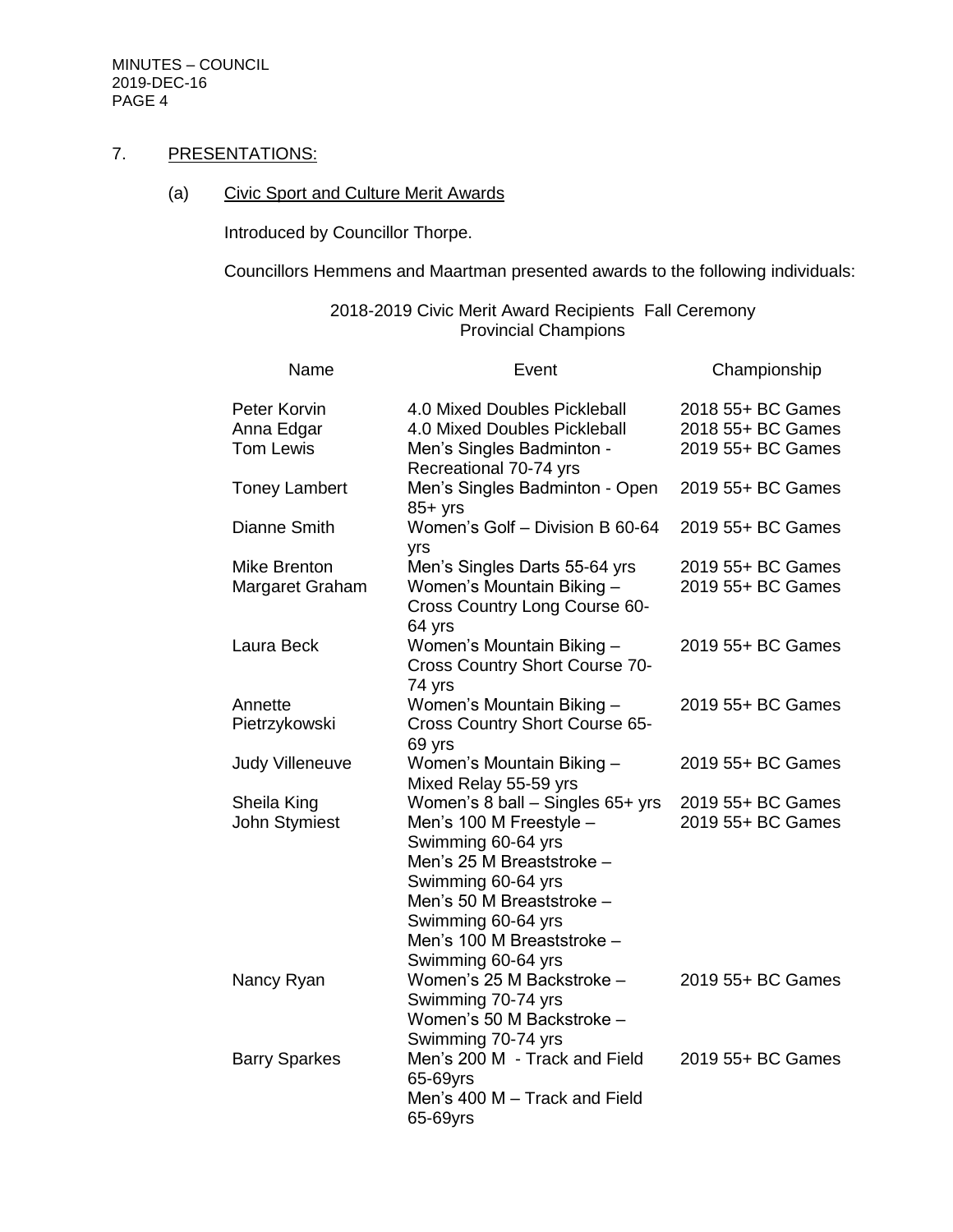|                         | Men's Pentathlon - Track and<br>Field 65-69 yrs<br>Men's Long Jump - Track and<br>Field 65-69 yrs                     |                                                                                                      |
|-------------------------|-----------------------------------------------------------------------------------------------------------------------|------------------------------------------------------------------------------------------------------|
| Sven Donaldson          | Men's High Jump - Track and<br>Field 70-74 yrs<br>Men's Pole Vault - Track and<br>Field 70-74 yrs                     | 2019 55+ BC Games                                                                                    |
| Sandie Bissessur        | Women's 400 M - Track and<br>Field 65-69 yrs<br>Women's 800 M - Track and<br>Field 65-69 yrs                          | 2019 55+ BC Games                                                                                    |
| <b>Bruce Bolton</b>     | Men's Relay - Mountain Biking<br>60-64 yrs                                                                            | 2019 55+ BC Games                                                                                    |
| <b>Taylor McPherson</b> | Division 1 - 50 M Freestyle -<br>Swimming                                                                             | <b>2018 BCSSA</b><br>Provincial<br>Championships                                                     |
| Cam Laturnus            | Division $2 - 100$ IM $-$ Swimming<br>Medly Regional Relay -<br>Swimming<br>Division 5 - 50 M Freestyle -<br>Swimming | <b>2019 BCSSA</b><br>Provincial<br>Championships<br><b>2018 BCSSA</b><br>Provincial<br>Championships |
|                         | Division $6 - 200$ IM $-$ Swimming<br>100 M Fly - Swimming                                                            | <b>2019 BCSSA</b><br>Provincial<br>Championships                                                     |
| <b>Dylan Barberie</b>   | Division $4 - 200$ M Medley<br>Regional Relay - Swimming                                                              | <b>2018 BCSSA</b><br>Provincial<br>Championships                                                     |
| <b>Carter James</b>     | Division $5 - 50$ M                                                                                                   | <b>2019 BCSSA</b><br>Provincial<br>Championships                                                     |
| Gage Zanette            | John Barsby Cross Country<br>Team                                                                                     | 2018 BC High School<br><b>Cross Country</b><br>Championships                                         |
| Jayden Watson           | John Barsby Cross Country<br>Team                                                                                     | 2018 BC High School<br><b>Cross Country</b><br>Championships                                         |
| <b>Jake Putz</b>        | John Barsby Cross Country<br>Team                                                                                     | 2018 BC High School<br><b>Cross Country</b><br>Championships                                         |
| <b>Mike Edwards</b>     | John Barsby Cross Country<br>Team                                                                                     | 2018 BC High School<br><b>Cross Country</b><br>Championships                                         |
| <b>Patrick Canning</b>  | John Barsby Cross Country<br>Team                                                                                     | 2018 BC High School<br><b>Cross Country</b><br>Championships                                         |
| <b>Cole Chase</b>       | John Barsby Cross Country<br>Team                                                                                     | 2018 BC High School<br><b>Cross Country</b><br>Championships                                         |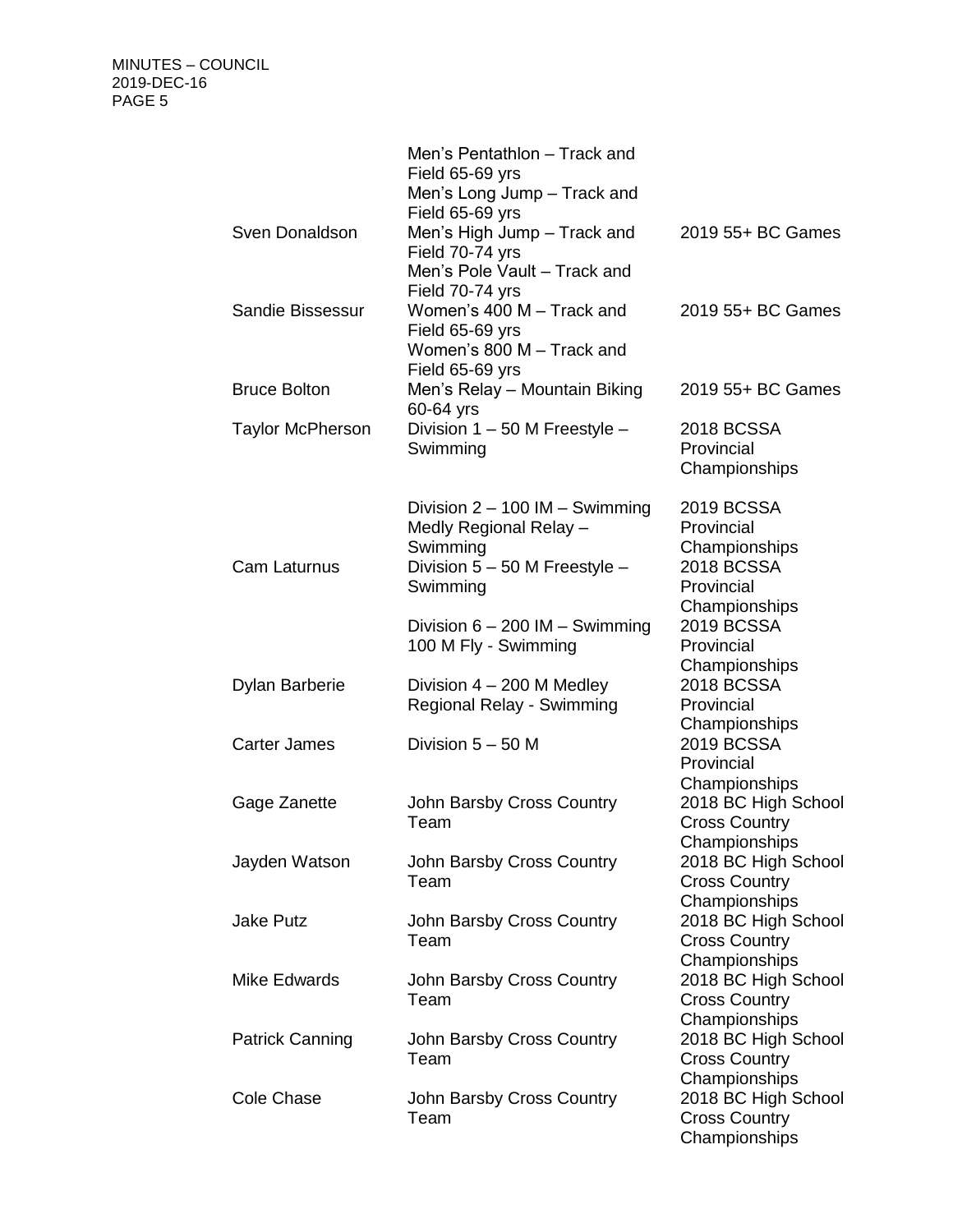Tessa Bell High Jump

800 M Race Walk

2019 BC Junior Development Track & Field Championships

2018-2019 Civic Merit Award Recipients – Fall Ceremony International Champions

Arianna Phillips 200 M Gloria Young Women's Slow-pitch 2019 Huntsman World

High Jump 4x100 relay

2019 World Special Olympics Summer Games Senior Games

M. Duerksen vacated the Shaw Auditorium at 7:15 p.m.

(b) Anthony Everett, President and CEO, Tourism Vancouver Island, and Karen Bannister, Director of Destination Marketing and Executive Director, Tourism Vancouver Island re: Tourism Nanaimo

Anthony Everett, President and CEO, Tourism Vancouver Island, and Karen Bannister, Director of Destination Marketing and Executive Director, Tourism Vancouver Island, provided an update on Tourism in Nanaimo which included:

- How Destination Canada, Destination BC and Tourism Vancouver Island work together
- New strategic direction for Tourism Vancouver Island to support people and communities, suitably grow the visitor economy, respect nature and the environment
- Strategy statement is to unify Vancouver Island tourism economy, amplify good work taking place and collaborate on the Island to recognize the visitor economy

Mayor Krog returned to the Shaw Auditorium at 7:21 p.m. and resumed the Chair.

- Creating tourism for everyone and recognizing travellers with different needs
- Tourism is growing rapidly in Canada, demand is centralized in summer, trying to get a better understanding to shift thinking to travel at other times of the year
- Hidden costs of tourism include infrastructure needs beyond residents needs, managing and protecting special places, rising property values, climate change costs
- Provided an update on activities done since June
- Supporting the Tribal Journeys event, supporting Snuneymuxw First Nation and partnerships with Destination BC
- Want to increase positive resident engagement
- Having bi-directional conversations with consumers to develop and promote remarkable experiences, superior consumer experiences and encouraging resident engagement
- Discussed principles and values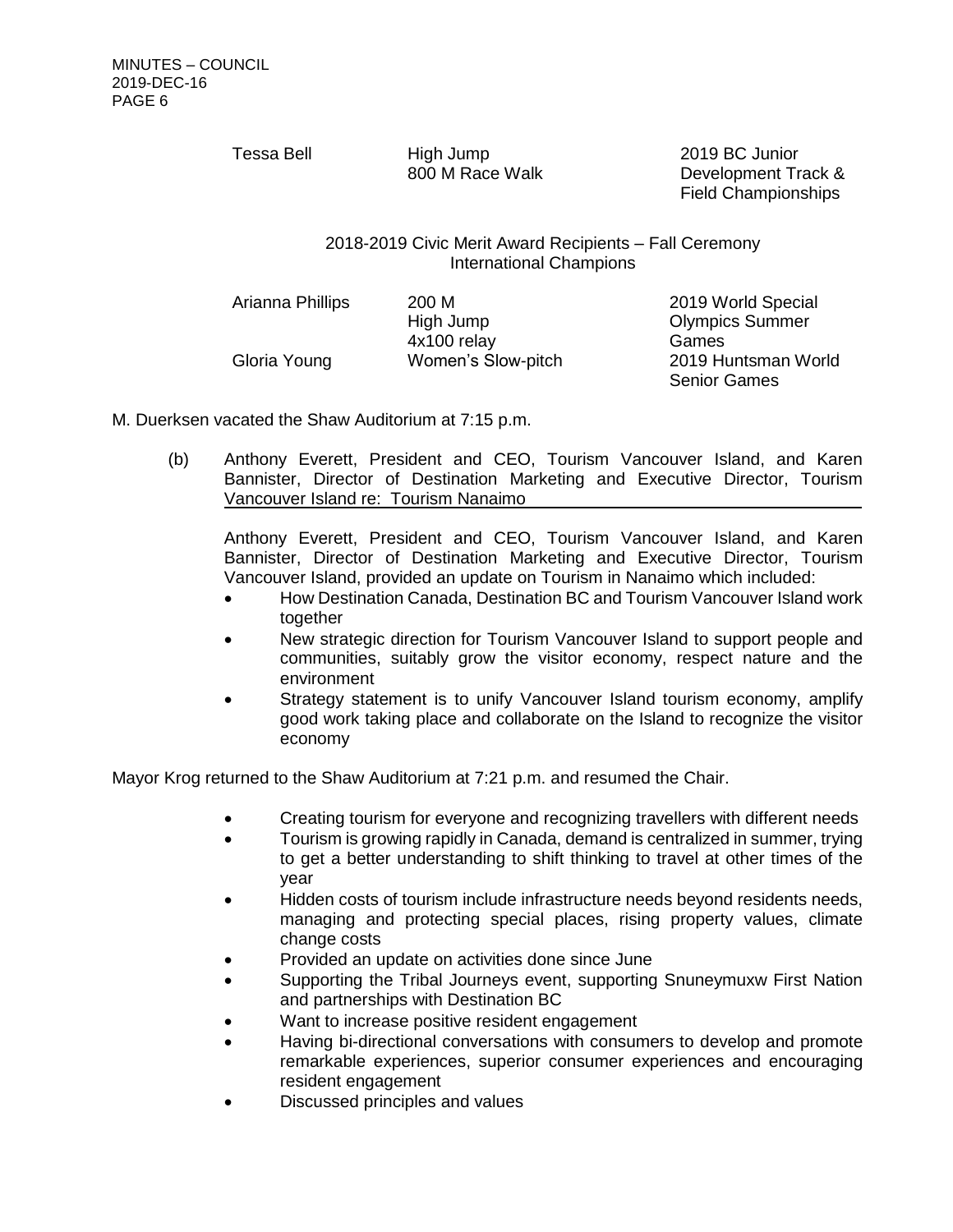## (c) Cameron Gunter, Chief Executive Officer, PEG Developments

Cameron Gunter, Chief Executive Officer, PEG Developments, provided Council with a presentation regarding 100 Gordon Street:

- History of PEG and company overview
- Prince George hotel was a similar build
- Salt Lake City Courtyard by Marriott is a similar size and number of rooms
- Courtyard by Marriott in Nanaimo will be nine stories, 172 rooms, ground breaking in March 2020, construction duration is 12-19 months
- Intend to open in 2021 and work with the City to do a ground breaking sometime after the first year
- Updates will continue to be posted on PEG website

## (d) Lauren Semple re: Urban Art Gallery Project and Open Art Wall

Lauren Semple provided an update regarding the Urban Art Gallery Project and Open Art wall initiative, one year after its completion, which included:

- Timeline of the project
- Funding and support provided by community partners and sponsors
- Project completed without grants or funding from any level of government
- 5 local artists participated
- Noted the benefits of street art includes increasing positive foot traffic, giving unused space a new purpose, fostering community pride
- Painted over 2450 square feet of surface, used 130 liters of paint and 451 cans of spray paint with 2251 volunteer hours
- Vandalism infrequent but does happen
- Open art wall is repainted every 4-6 weeks and a caretaker spends approximately 4 hours per month at the site
- Maintenance the of Urban Art Gallery is ongoing, group will continue to engage urban art programs for youth, help increase Nanaimo's public art inventory and create more open art walls
- B. Corsan vacated the Shaw Auditorium at 8:05 p.m.

## 8. CONSENT ITEMS:

## (a) Advisory Committee Minutes

It was moved and seconded that the following items be received by consent:

- Minutes of the Governance and Priorities Committee meeting held in the Boardroom, Service and Resource Centre, 411 Dunsmuir Street, Nanaimo, BC on Monday 2019-NOV-04 at 1:00 p.m.
- Minutes of the Health and Housing Task Force meeting held in the Boardroom, Service and Resource Centre, 411 Dunsmuir Street, Nanaimo, BC on Wednesday, 2019-NOV-13 at 3:00 p.m.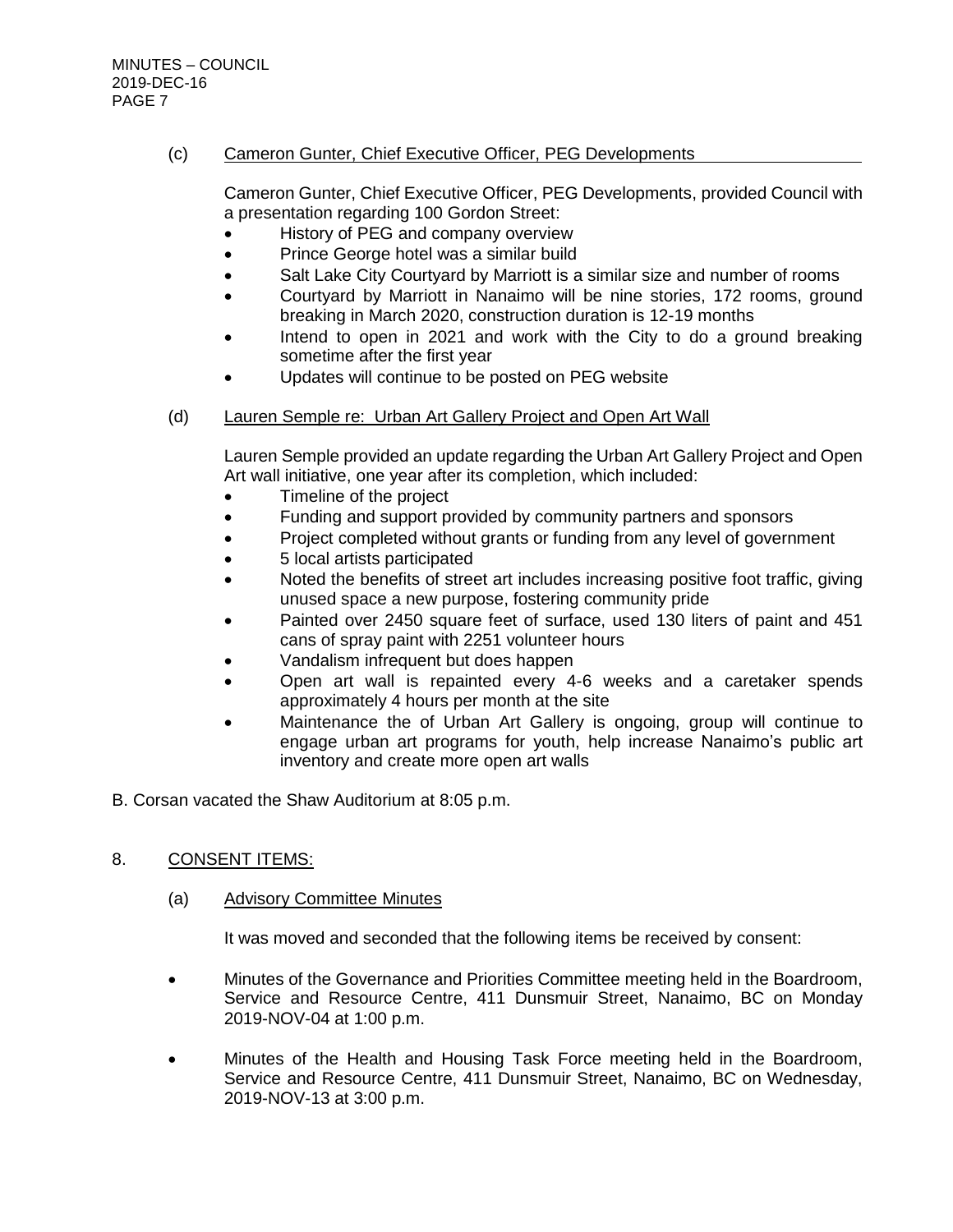- Minutes of the Design Advisory Panel meeting held in the Boardroom, Service and Resource Centre, 411 Dunsmuir Street, Nanaimo, BC on Thursday, 2019-NOV-14 at 5:00 p.m.
- (b) Committee Recommendations
	- 1. Governance and Priorities Committee Recommendation 2019-DEC-09

#### Advisory Committee on Accessibility and Inclusiveness

That Council establish an Advisory Committee on Accessibility and Inclusiveness and adopt the associated Terms of Reference as presented in "Attachment A" of the report titled "Advisory Committee on Accessibility and Inclusiveness", dated 2019-DEC-09, including amendments for an at large membership model.

The motion carried unanimously.

W. Fulla and L. Mercer entered the Shaw Auditorium at 8:06 p.m.

### 9. DELEGATIONS:

(a) Les Barclay re: City of Nanaimo Government Transparency in 2019

Les Barclay provided Council with a presentation regarding the City of Nanaimo government transparency in regards to "Good Governance" in 2019 which included:

- Good governance as part of the strategic plan
- Importance of transparency and accountability
- Suggestions to improve governance transparency, what the City does well and what it needs to improve on
- Number of closed meetings and meetings at inconvenient times
- Financial data and reporting
- Pay for Regional District of Nanaimo board members
- Costs of consultants and how efficiency and effectiveness is evaluated
- Communication with Council and staff
- Language used can exclude and confuse

#### 10. REPORTS:

(a) 2020-2024 Financial Plan Bylaw

Introduced by Laura Mercer, Director, Finance.

It was moved and seconded that "Financial Plan Bylaw 2019 No. 7307" (To confirm and adopt the 2020 – 2024 Financial Plan) pass first reading. The motion carried. *Opposed: Councillor Turley*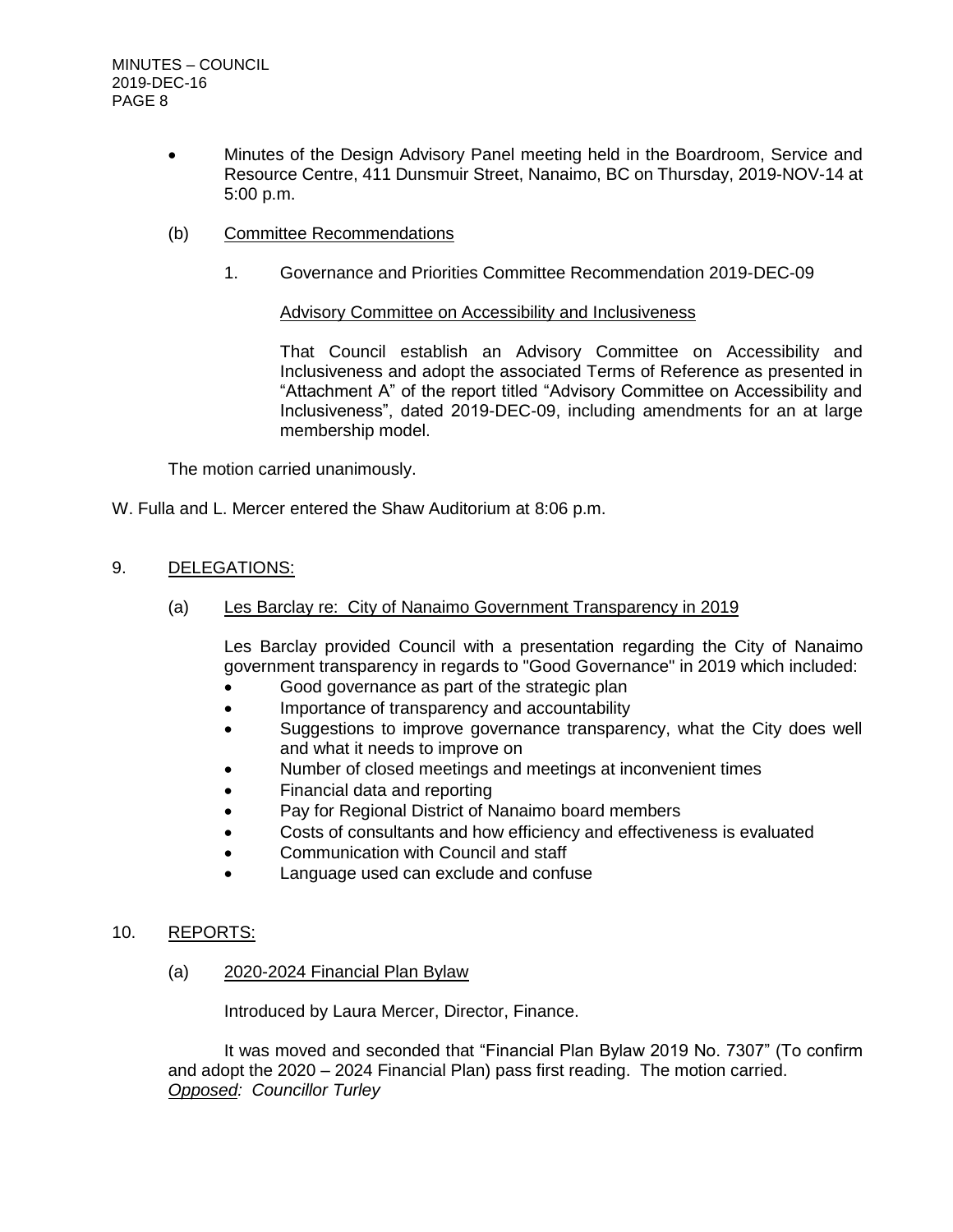It was moved and seconded that "Financial Plan Bylaw 2019 No. 7307" pass second reading. The motion carried. *Opposed: Councillor Turley*

It was moved and seconded that "Financial Plan Bylaw 2019 No. 7307" pass third reading. The motion carried. *Opposed: Councillor Turley*

#### (b) Internal Borrowing Resolution

Introduced by Laura Mercer, Director, Finance.

It was moved and seconded that Council approve internal borrowing from the Development Cost Charge (DCC) City Wide Drainage Reserve Fund in the amount of \$1,165,265 in 2020 and \$2,088,600 in 2021 to fund the Sanitary Sewer DCC project SS19: Millstone Trunk South, for a 20 year term at an interest rate of 2%. Repayment of the internal borrowing to be from sewer operations. The motion carried unanimously.

W. Fulla and L. Mercer vacated the Shaw Auditorium at 8:26 p.m.

(c) Council Remuneration

Introduced by Jake Rudolph, Chief Administrative Officer.

It was moved and seconded that Council:

- 1. approve the draft terms of reference to establish an independent task force commencing in 2020 to undertake the review of the Council Spending and Amenities Policy with a focus on Council Remuneration; and,
- 2. approve a Selection Committee comprising of the CAO, Director of Human Resources and Director of Legislative Services to review applicants and to select members of the Task Force, in accordance with the selection criteria contained in the Terms of reference.

The motion carried unanimously.

(d) 2020 Design Advisory Panel Key Date Calendar

Introduced by Sheila Gurrie, Director, Legislative Services.

It was moved and seconded that Council approve the 2020 Design Advisory Panel key date calendar as presented. The motion carried unanimously.

(e) [Design Advisory Panel Mandate and Objectives Amendment](https://nanaimo.escribemeetings.com/Regular%20Council%20Meeting_Dec16_2019/Pages/preMeeting.aspx?preitemID=24)

Introduced by Sheila Gurrie, Director, Legislative Services.

It was moved and seconded that Council direct Staff to amend the Design Advisory Panel Mandate and Objectives to include an alternate Council Member. The motion carried unanimously.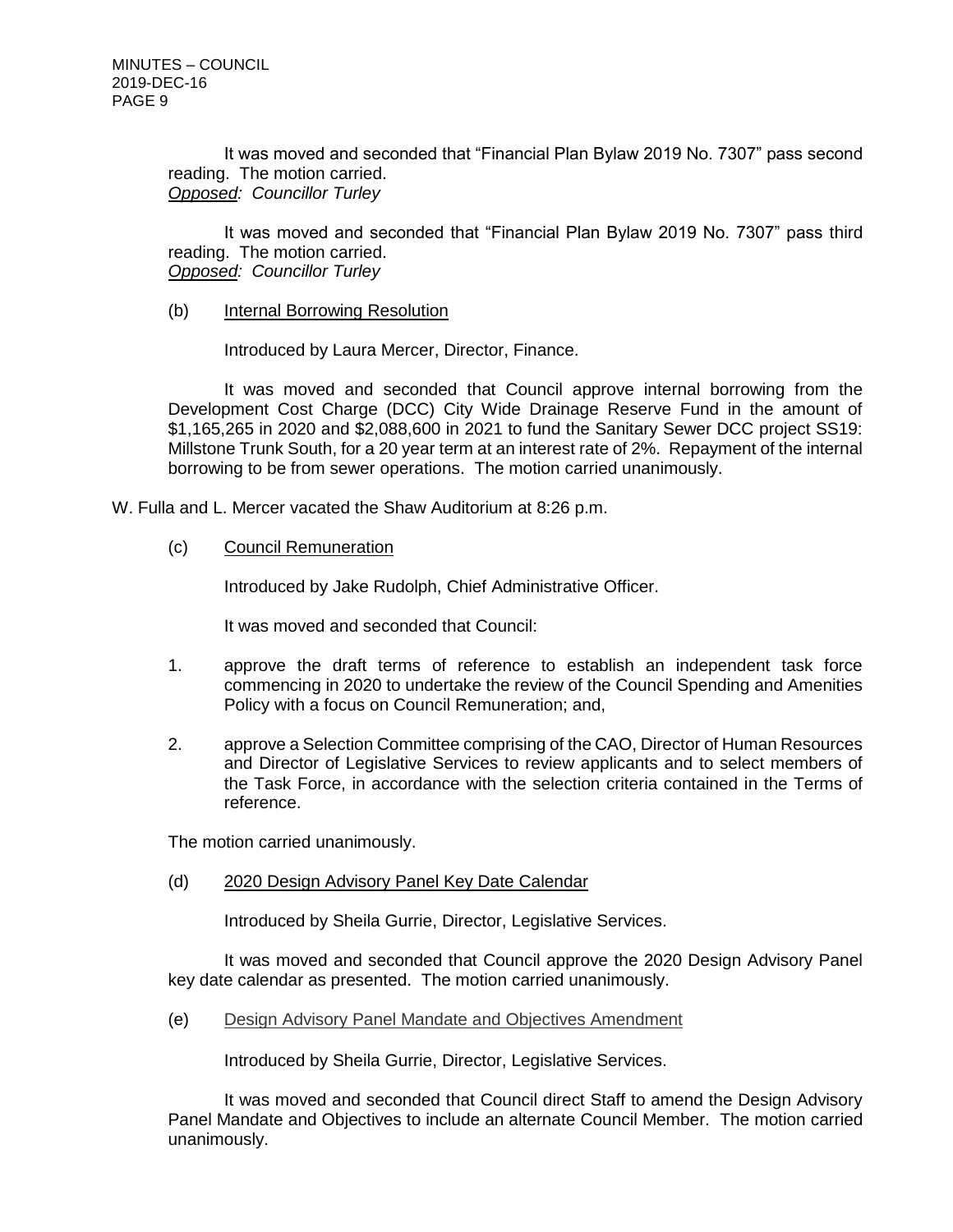J. Rose and B. Thomas entered the Shaw Auditorium at 8:37 p.m.

## (f) Departure Bay Road Seasonal Traffic Calming Pilot Project Update

Introduced by Bill Sims, General Manager, Engineering and Public Works.

#### J. Rose and B. Thomas vacated the Shaw Auditorium at 8:42 p.m.

## (g) 2020/2021 Street Banner Design Competition - Theming

Introduced by Richard Harding, General Manager, Parks, Recreation and Culture.

#### (h) 2020 Temporary Outdoor Public Art Recommendations

Introduced by Richard Harding, General Manager, Parks, Recreation and Culture.

It was moved and seconded that Council approve the 2020 Temporary Outdoor Public Art selections totaling \$28,000 as recommended by the selection panel:

| <b>Artist Name</b>     | <b>Artwork Name</b>                   | Category      |
|------------------------|---------------------------------------|---------------|
| Joanne Helm            | Joy in the Life and Balance           | A(\$1,000)    |
| Maggie Wouterloot      | <b>History Needs a Rewrite</b>        | A(\$1,000)    |
| Peter Achurch          | Sea Bed                               | A (\$1,000)   |
| <b>Steve Milroy</b>    | The Fossil Laughs                     | A(\$1,000)    |
| <b>Bryan Faubert</b>   | Out from Out Where: Beyond Liminality | $B($ \$4,000) |
| Deryk & Samuel Houston | Jardiniere                            | $B($ \$4,000) |
| <b>Joel Prevost</b>    | Name your dog!                        | $B($ \$4,000) |
| Maggie Wouterloot      | <b>Our Common Ancestor</b>            | $B($ \$4,000) |
| Marc Walter            | Not Out of the Woods                  | $B($ \$4,000) |
| <b>Troy Moth</b>       | Untitled                              | B (\$4,000)   |

The motion carried unanimously.

- R. Harding and E. Williams vacated the Shaw Auditorium at 8:52 p.m.
	- (i) Request for Reconsideration Tree Removal Permit

Introduced by Jeremy Holm, Director, Development Approvals.

## Delegation:

- 1. Glenn Brower, Oceanview Golf Resort and Spa Ltd. spoke regarding:
	- Staff report says that tree removal permit for land development only issued after discretionary approvals have taken place
	- Official Community Plan application has been submitted
	- The need to put in legal access is coincidental to the land use application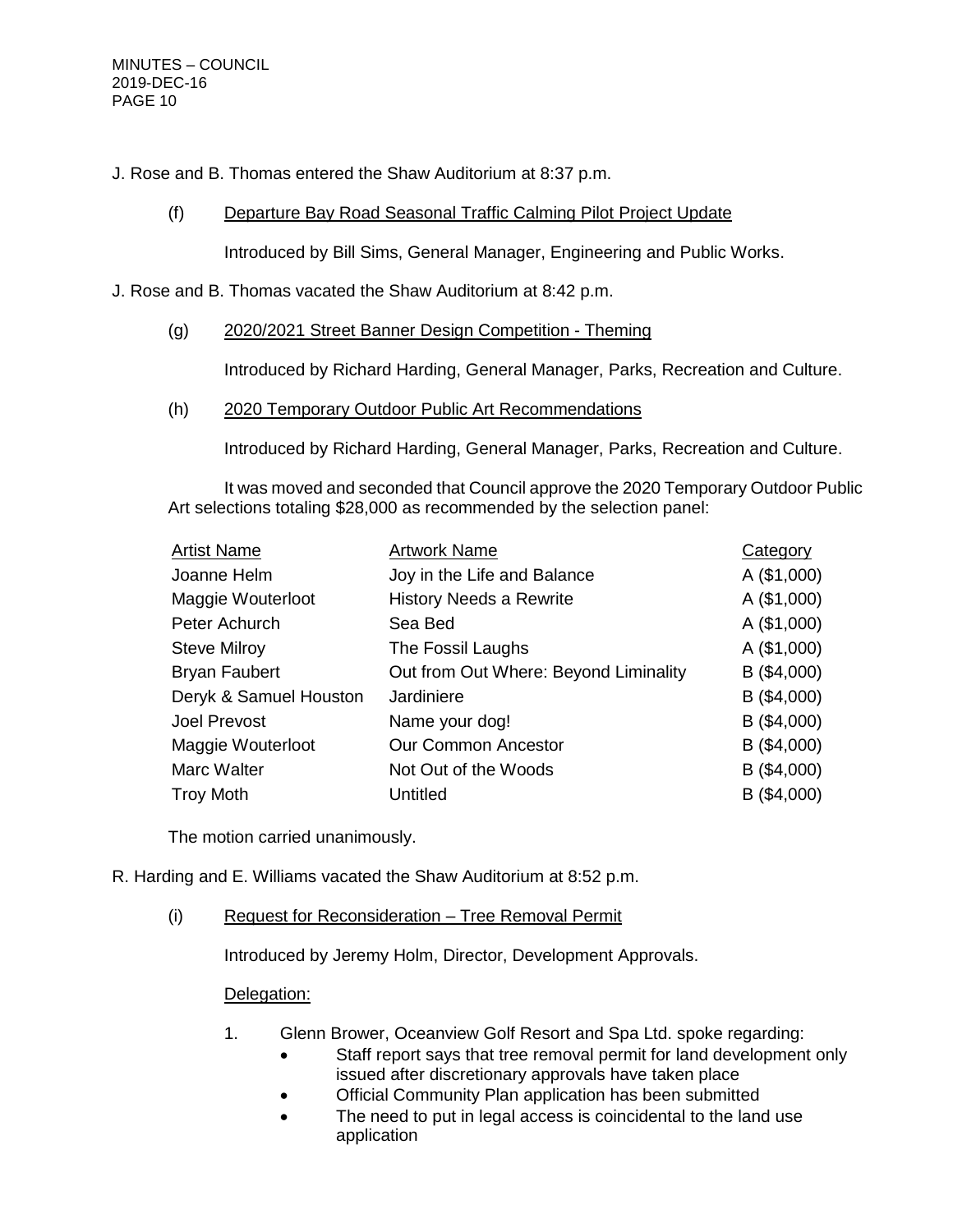- Need legal access to site for actions permitted under current zone
- Property is agricultural, zoned for silviculture
- Wanting to make use of property under existing zoning and want to harvest trees within road access
- Tree management plan is looking to take trees down over 550m road allocation
- Reasonable to have access to property through City roads
- Similarities between managed forests and agriculture properties
- Precedent doesn't apply as this is a different and unique application
- 30 trees need to be cut to access logging road

It was moved and seconded that Council overturn the Director's decision to deny a Tree Removal Permit for 950 Phoenix Way until the OCP Amendment, Rezoning, and Development Permit have been approved by Council, and detailed design for subdivision works and services has been issued Design Stage Acceptance. The motion was defeated. *Opposed: Mayor Krog, Councillors Brown, Geselbracht, Hemmens, Thorpe*

Councillor Turley vacated the Shaw Auditorium at 9:40 p.m.

It was moved and seconded that Council confirm the Director's decision to deny a Tree Removal Permit for 950 Phoenix Way until the OCP Amendment, Rezoning, and Development Permit have been approved by Council and detailed design for subdivision works and services has been issued Design Stage Acceptance. The motion carried. *Opposed: Councillors Armstrong and Bonner*

The Council meeting recessed at 9:41 p.m. The Council meeting reconvened at 9:56 p.m.

#### (j) Development Permit Application No. DP1136 - 470 Franklyn Street

Introduced by Jeremy Holm, Director, Development Approvals.

It was moved and seconded that Council issue Development Permit No. DP1136 at 470 Franklyn Street with the following variances to:

- increase the building height from 12.0m to 15.3m; and
- reduce the minimum setback for a garbage enclosure adjacent to a property zoned for residential use from 3m to 0m.

The motion carried unanimously.

(k) Development Permit Application No. DP1152 - 2462 Rosstown Road

Introduced by Jeremy Holm, Director, Development Approvals.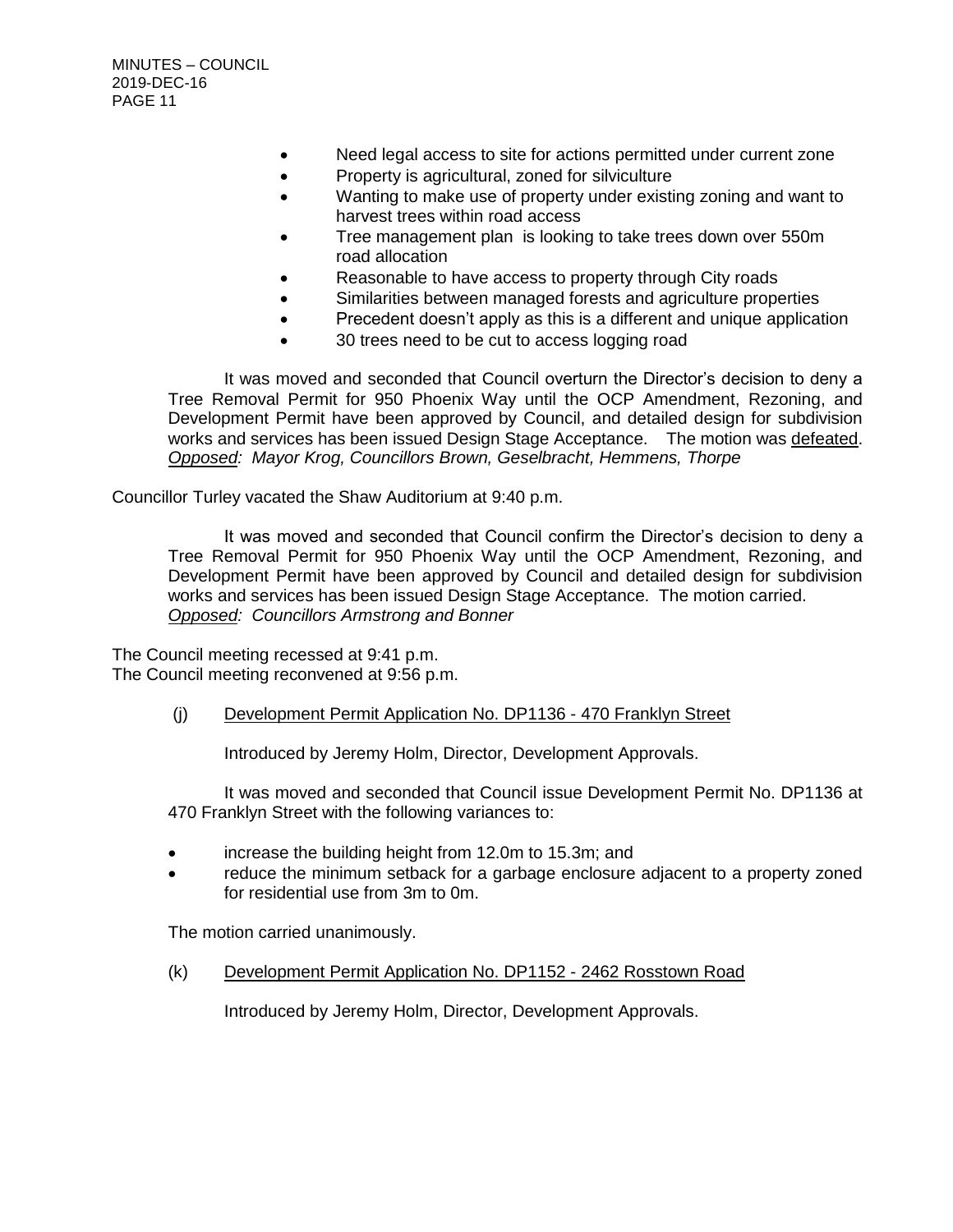It was moved and seconded that Council issue Development Permit No. DP1152 at 2462 Rosstown Road with the following variance:

 reduce the minimum watercourse setback from 7.5m to 0m in order to permit the construction of a shared access driveway within the watercourse leave strip area.

The motion carried unanimously.

#### (l) Rezoning Application No. RA401 - 4771 Hammond Bay Road

Introduced by Jeremy Holm, Director, Development Approvals.

It was moved and seconded that "Zoning Amendment Bylaw 2019 No. 4500.170" (To rezone 4771 Hammond Bay Road from Single Dwelling Residential [R1] to Low Density Residential [R6]) pass first reading. The motion carried unanimously.

It was moved and seconded that "Zoning Amendment Bylaw 2019 No. 4500.170" pass second reading. The motion carried unanimously.

It was moved and seconded that Council direct Staff to secure the community amenity contribution prior to adoption of the bylaw, should Council support the bylaw at third reading. The motion carried unanimously.

(m) Rezoning Application No. RA433 - 4271 Jingle Pot Road

Introduced by Jeremy Holm, Director, Development Approvals.

It was moved and seconded that "Zoning Amendment Bylaw 2019 No. 4500.168" (To rezone portions of 4271 Jingle Pot Road from Single Dwelling Residential [R1] and Duplex Residential [R4] to Low Density Residential [R6], R1, and R4) pass first reading. The motion carried unanimously.

It was moved and seconded that "Zoning Amendment Bylaw 2019 No. 4500.168" pass second reading. The motion carried unanimously.

It was moved and seconded that Council direct Staff to secure the community amenity contribution should Council support the bylaw at third reading. The motion carried unanimously.

(n) Proposed Telecommunications Tower - 2250 McGarrigle Road

Introduced by Jeremy Holm, Director, Development Approvals.

It was moved and seconded that Council give direction for Staff to provide a letter of concurrence to "Innovation, Science and Economic Development Canada" in response to a proposed 20m telecommunications facility at 2250 McGarrigle Road. The motion carried *Opposed: Councillor Geselbracht*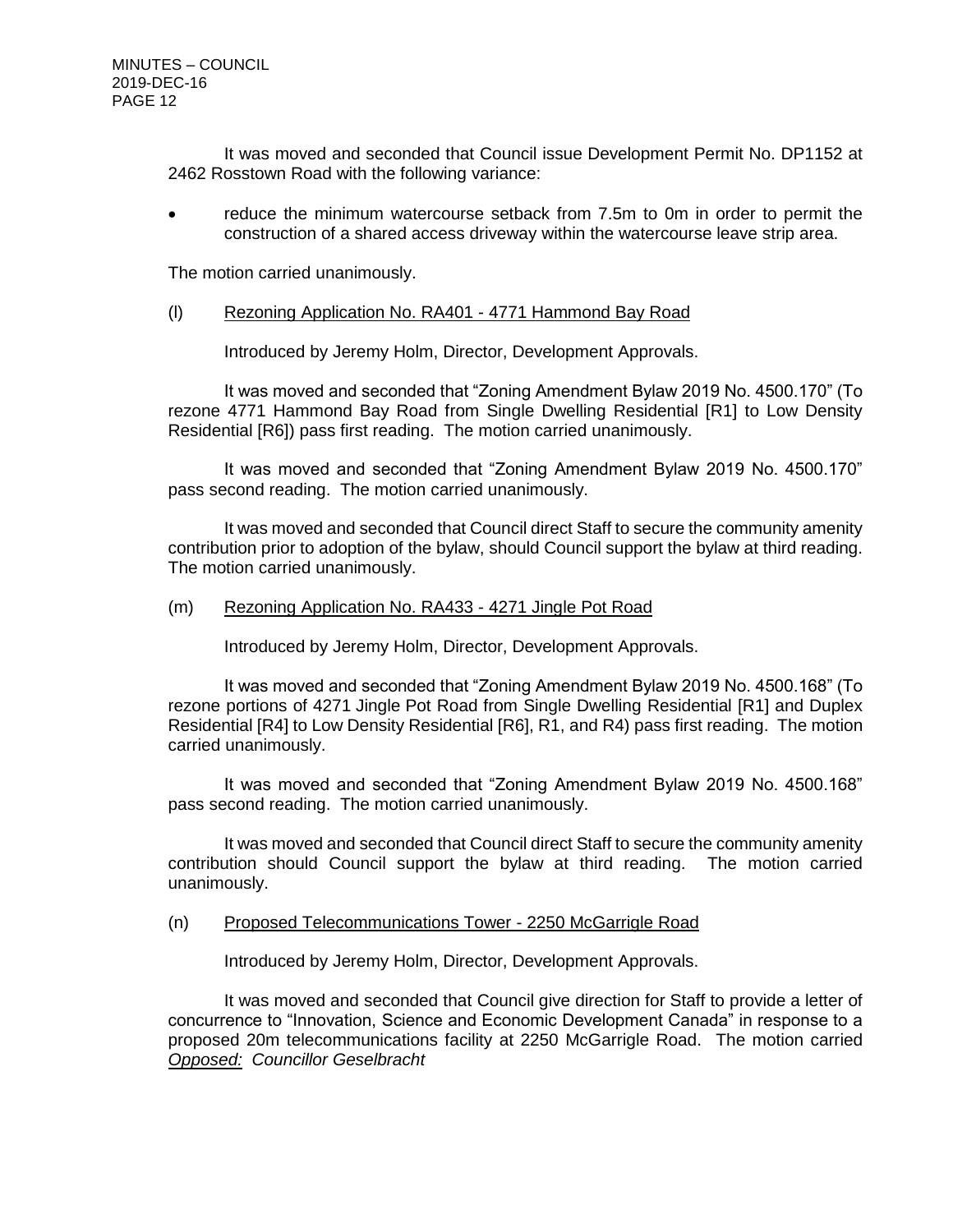## 11. BYLAWS:

#### (a) "Sewer Regulation and Charge Amendment Bylaw 2019 No. 2496.32"

It was moved and seconded that "Sewer Regulation and Charge Amendment Bylaw 2019 No. 2496.32" (To set the 2020 rates for sanitary sewer) be adopted. The motion carried unanimously.

#### (b) "Waterworks Rate and Regulation Amendment Bylaw 2019 No. 7004.15"

It was moved and seconded that "Waterworks Rate and Regulation Amendment Bylaw 2019 No. 7004.15" (To set the 2020 water rates) be adopted. The motion carried unanimously.

#### (c) "South West Bulk Water Rate Amendment Bylaw 2019 No. 7099.08"

It was moved and seconded that "South West Bulk Water Rate Amendment Bylaw 2019 No. 7099.08" (To set the 2020 bulk water rates for South West Extension) be adopted. The motion carried unanimously.

#### (d) "Municipal Solid Waste Collection Amendment Bylaw 2019 No. 7128.11"

It was moved and seconded that "Municipal Solid Waste Collection Amendment Bylaw 2019 No. 7128.11" (To update the bylaw to set rates for 2020) be adopted. The motion carried unanimously.

## 12. QUESTION PERIOD:

- Mr. Bill Manners, re: Agenda Item 10(c) Council Remuneration effective date, history of Council wages being increased, Agenda Item 10(c) PEG Developments and 10-year exemption.
- Mr. Les Barclay, re: Agenda item 7(b) Tourism Vancouver Island Presentation and posting the agreement on the website, cost of the 5 year agreement with Tourism Vancouver Island, how the 5 year agreement fits with the new Economic Development Task Force, Agenda Item 10(c) Council Remuneration and job description for Councillors.

Councillor Geselbracht vacated the Shaw Auditorium at 10:36 p.m. B. Sims vacated the Shaw Auditorium at 10:36 p.m.

> • Mr. Les Barclay, re: Agenda Item 10(c) Council Remuneration and Regional District of Nanaimo net pay.

J. Holm vacated the Shaw Auditorium at 10:41 p.m.